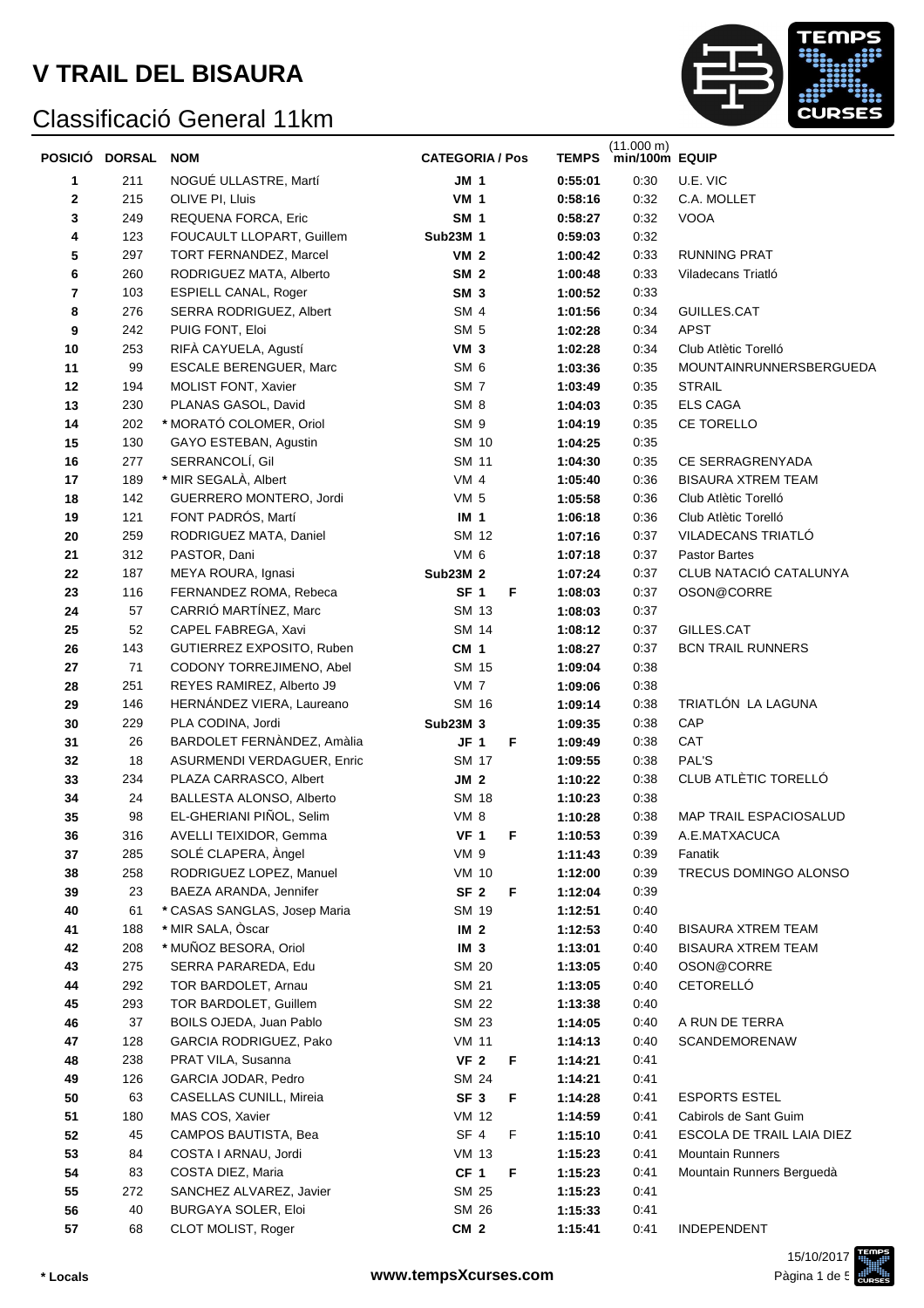

| POSICIÓ DORSAL NOM |            |                                                         | <b>CATEGORIA / Pos</b>  |        | <b>TEMPS</b>       | (11.000 m)<br>min/100m EQUIP |                                  |
|--------------------|------------|---------------------------------------------------------|-------------------------|--------|--------------------|------------------------------|----------------------------------|
| 58                 | 105        | * ESPONA FORTEA, Aleix                                  | Sub23M 4                |        | 1:16:18            | 0:42                         |                                  |
| 59                 | 82         | * CORDOBA MATIAS, Rut                                   | IF <sub>1</sub>         | F      | 1:16:19            | 0:42                         | <b>BISAURA XTREM TEAM</b>        |
| 60                 | 155        | JAUMIRA MOLIST, Adrià                                   | SM 27                   |        | 1:16:38            | 0:42                         | PAL'S                            |
| 61                 | 72         | <b>COLILLES SOLE, Montserrat</b>                        | VF <sub>3</sub>         | F      | 1:16:42            | 0:42                         | EQUIP DE CURSES I MARXES         |
| 62                 | 306        | VERNETTA FELIUBADALO, Aina                              | SF <sub>5</sub>         | F      | 1:16:46            | 0:42                         |                                  |
| 63                 | 271        | SALA BUSQUETS, Pep                                      | JM 3                    |        | 1:16:47            | 0:42                         |                                  |
| 64                 | 60         | CASANOVA ROCA, Marc                                     | Sub23M 5                |        | 1:17:14            | 0:42                         | CAP                              |
| 65                 | 117        | FERNÁNDEZ SANZ, Noel                                    | <b>SM 28</b>            |        | 1:17:16            | 0:42                         |                                  |
| 66                 | 133        | GOIKOETXEA LLANO, Andoni                                | SM 29                   |        | 1:17:18            | 0:42                         |                                  |
| 67                 | 81         | * CORDOBA MATIAS, Mar                                   | IF <sub>2</sub>         | F      | 1:17:23            | 0:42                         | <b>BISAURA XTREM TEAM</b>        |
| 68                 | 80         | * CORDOBA DACHS, Jordi                                  | <b>VM 14</b>            |        | 1:17:23            | 0:42                         | <b>BISAURA XTREM TEAM</b>        |
| 69                 | 29         | * BARÓN MARÍN, David                                    | SM 30                   |        | 1:17:25            | 0:42                         |                                  |
| 70                 | 280        | * SILVA ESPELT, Marina                                  | CF <sub>2</sub>         | F      | 1:17:52            | 0:42                         |                                  |
| 71                 | 287        | STINELLI, Carlo                                         | SM 31                   |        | 1:18:09            | 0:43                         |                                  |
| 72                 | 10         | ANGUITA AGUILERA, Manel                                 | $JM$ 4                  |        | 1:18:28            | 0:43                         |                                  |
| 73                 | 286        | SORTS QUINTANA, Jordi                                   | SM 32                   |        | 1:18:35            | 0:43                         | PLA I AMUNT                      |
| 74                 | 171        | MACIÀ SÁNCHEZ, Enric                                    | CM <sub>3</sub>         |        | 1:18:54            | 0:43                         |                                  |
| 75                 | 195        | MONJO BOTELLA, Salvador                                 | <b>VM 15</b>            |        | 1:18:58            | 0:43                         |                                  |
| 76                 | 226        | PERPINYÀ COLOMER, Xavier                                | SM 33                   |        | 1:19:11            | 0:43                         | SANT SILVESTRE RIBATANA          |
| 77                 | 54         | CARBONÉS MAS, Arnau                                     | SM 34                   |        | 1:19:46            | 0:44                         | NAT'S                            |
| 78                 | 328        | MARIN SARRIA, Angel                                     |                         |        | 1:20:00            | 0:44                         |                                  |
| 79                 | 341        | RAMOS MAYOR, Quim                                       | <b>VM 16</b>            |        | 1:20:11            | 0:44                         |                                  |
| 80                 | 203        | MORENO, Joan                                            | <b>VM 17</b>            |        | 1:21:21            | 0:44                         | EQUIP DE CURSES I MARXES         |
| 81                 | 348        | SANCHEZ NEGRO, Iolanda                                  | VF 4                    | F      | 1:21:42            | 0:45                         |                                  |
| 82                 | 127        | <b>GARCIA MARTINEZ, Rosa</b>                            | VF <sub>5</sub>         | F      | 1:21:43            | 0:45                         | <b>ACLETIC CALDERI</b>           |
| 83                 | 94         | DO NASCIMENTO ORTIZ, Natalia                            | VF 6                    | F      | 1:21:43            | 0:45                         | <b>CLUB ATLETIC CALDERI</b>      |
| 84                 | 186        | MESA ROSALES, Paula                                     | VF 7                    | F      | 1:21:48            | 0:45                         | CAP                              |
| 85                 | 43         | CABEZA REINA, Juan                                      | <b>VM 18</b>            |        | 1:21:56            | 0:45                         |                                  |
| 86                 | 131        | GODAYOL ARMENGOL, Eric                                  | IM <sub>4</sub>         |        | 1:21:58            | 0:45                         |                                  |
| 87                 | 35         | BLANCO HERNANDEZ, Fran                                  | <b>VM 19</b>            |        | 1:22:04            | 0:45                         | POSTURITAS TRAIL                 |
| 88                 | 349        | GODAYOL VALLBONA, Joan                                  | <b>VM 20</b>            |        | 1:22:21            | 0:45                         |                                  |
| 89                 | 156        | JIMBEL MARTIN, Daniel                                   | SM 35                   |        | 1:22:26            | 0:45                         |                                  |
| 90                 | 8          | AMILS CAMPS, Mireia                                     | JF <sub>2</sub>         | F      | 1:22:29            | 0:45                         |                                  |
| 91                 | 46         | * CAMPRUBÍ SALA, Oriol                                  | Sub23M 6                |        | 1:22:32            | 0:45                         |                                  |
| 92                 | 132        | GODAYOL CODONY, Jordi                                   | <b>VM 21</b>            |        | 1:22:35            | 0:45                         | PLA I AMUNT                      |
| 93                 | 129        | <b>GARCIA SANS, Raquel</b>                              | VF 8                    | F      | 1:22:40<br>1:22:50 | 0:45                         |                                  |
| 94<br>95           | 125<br>261 | FRIAS CORRIUS, Anna<br>RODRIGUEZ NAVARRO, Maria Leticia | SF <sub>6</sub><br>VF 9 | F<br>F | 1:22:59            | 0:45<br>0:45                 | CE Olot<br>TRECUS DOMINGO ALONSO |
| 96                 | 38         | <b>BONET COSTA, Meritxell</b>                           | SF <sub>7</sub>         | F      | 1:23:39            | 0:46                         | GEM                              |
| 97                 | 274        | SELLÉS OLIVA, Miquel                                    | <b>VM 22</b>            |        | 1:23:42            | 0:46                         |                                  |
| 98                 | 250        | REQUENA GONZÁLEZ, Jose                                  | <b>VM 23</b>            |        | 1:23:51            | 0:46                         | RUNNING LES FRAMQUESES           |
| 99                 | 110        | FARRÀS BERDEJO, Pau                                     | SM 36                   |        | 1:23:53            | 0:46                         | CAN PITIFLÚ                      |
| 100                | 267        | ROSÀS BOSQUE, Francesc                                  | SM 37                   |        | 1:23:55            | 0:46                         | $\blacksquare$                   |
| 101                | 225        | PÉREZ RAYMI, Adelaida                                   | SF <sub>8</sub>         | F.     | 1:24:05            | 0:46                         | <b>L'AIRE</b>                    |
| 102                | 55         | <b>CARBONES PEREZ, Albert</b>                           | SM 38                   |        | 1:24:26            | 0:46                         | $\star$                          |
| 103                | 240        | * PROVINS I PUJOLRIU, Carlota                           | CF <sub>3</sub>         | F      | 1:24:27            | 0:46                         |                                  |
| 104                | 181        | MAS GIRALT, Francesc                                    | VM 24                   |        | 1:24:44            | 0:46                         |                                  |
| 105                | 347        | GONZALEZ RUIZ, Xavier                                   | <b>VM 25</b>            |        | 1:24:47            | 0:46                         | <b>INTEMPÈRIE</b>                |
| 106                | 50         | CANDINI DIAZ, Toni                                      | SM 39                   |        | 1:24:56            | 0:46                         |                                  |
| 107                | 184        | MASRAMON LÓPEZ, Berta                                   | SF 9                    | F      | 1:24:58            | 0:46                         |                                  |
| 108                | 241        | * PROVINS I PUJOLRIU, Àngela                            | CF 4                    | F.     | 1:26:57            | 0:47                         |                                  |
| 109                | 342        | <b>BAULENAS IBORRA, Gerard</b>                          | SM 40                   |        | 1:26:59            | 0:47                         |                                  |
| 110                | 214        | OFERIL AGUADO, Carme                                    | <b>VF 10</b>            | - F    | 1:27:05            | 0:48                         | <b>CEC</b>                       |
| 111                | 34         | MANUBENS RIERA, Clara                                   | SF 10 F                 |        | 1:27:07            | 0:48                         | <b>RUN BCN</b>                   |
| 112                | 27         | <b>BARNET PIZARRO, Oriol</b>                            | SM 41                   |        | 1:27:18            | 0:48                         |                                  |
| 113                | 32         | <b>BASART BAULENAS, Guillem</b>                         | SM 42                   |        | 1:27:18            | 0:48                         |                                  |
| 114                | 44         | CAMPOS BAUTISTA, Alexandra                              | SF 11 F                 |        | 1:27:38            | 0:48                         | ESCOLA DE TRAIL LAIA DIEZ        |

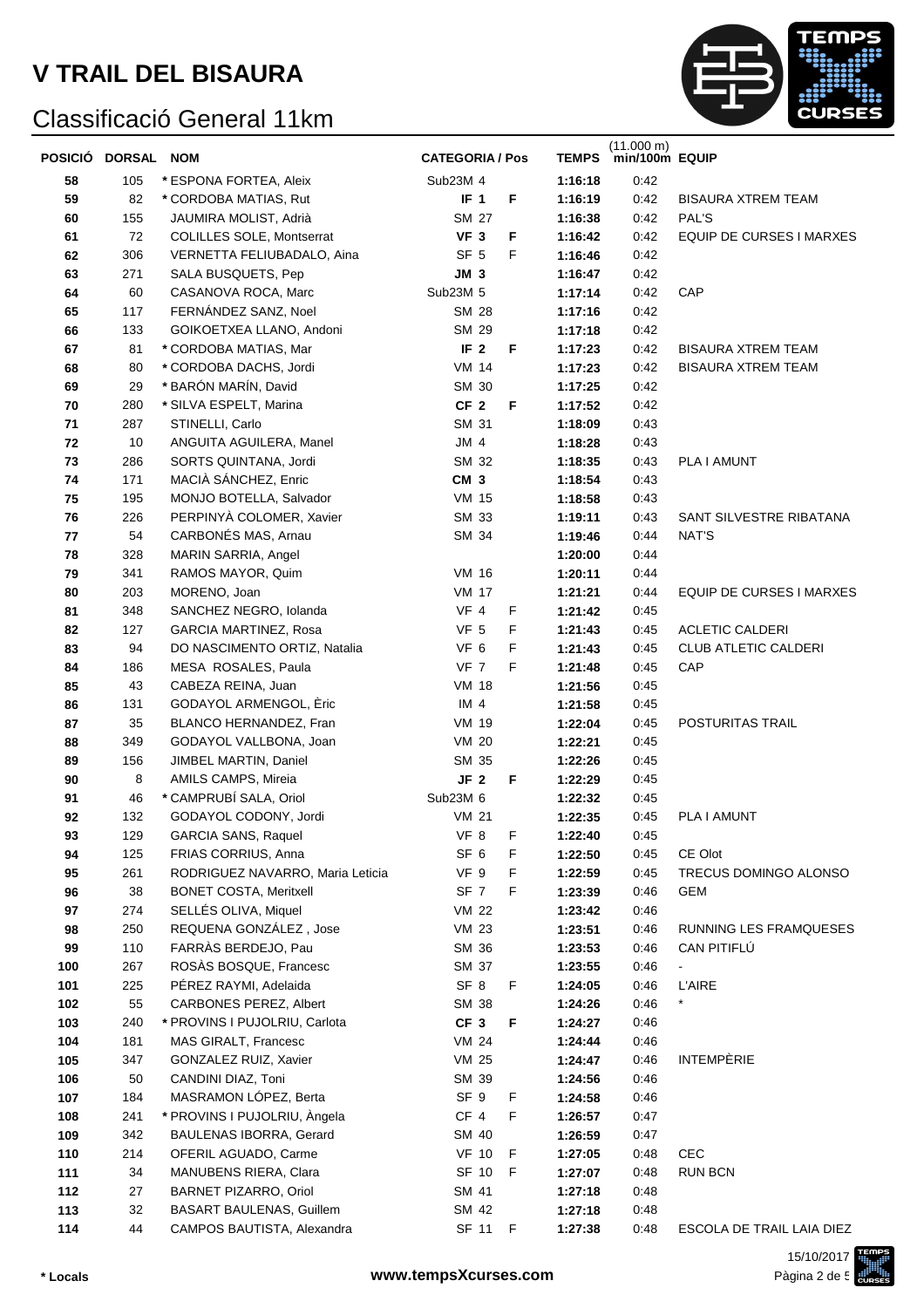

|            | POSICIÓ DORSAL | <b>NOM</b>                                       | <b>CATEGORIA / Pos</b> |             |                    | (11.000 m)<br>TEMPS min/100m EQUIP |                             |
|------------|----------------|--------------------------------------------------|------------------------|-------------|--------------------|------------------------------------|-----------------------------|
| 115        | 302            | VALLS ORTIGA, Pol                                | SM 43                  |             | 1:27:46            | 0:48                               | I RUN WITH LEIVA            |
| 116        | 113            | FERNÁNDEZ BENITEZ, Kiku                          | VM 26                  |             | 1:27:48            | 0:48                               | <b>CEC</b>                  |
| 117        | 12             | ARBAOUI, Loubna                                  | SF 12                  | $-F$        | 1:27:52            | 0:48                               | <b>LES TORTUGUES</b>        |
| 118        | 93             | DEL BAS NAVARRO, Anna                            | SF 13                  | E           | 1:27:56            | 0:48                               |                             |
| 119        | 183            | MASRAMON LOPEZ, Xavier                           | SM 44                  |             | 1:28:48            | 0:48                               |                             |
| 120        | 282            | SOBRERROCA ALSINA, Jaume                         | <b>VM 27</b>           |             | 1:28:50            | 0:48                               | CE LES TORTUGUES            |
| 121        | 73             | <b>COLOMER TUNEU, Marc</b>                       | Sub23M 7               |             | 1:28:55            | 0:48                               | PÈL                         |
| 122        | 265            | ROMA COLOMER, Mireia                             | <b>Sub23F 1</b>        | F           | 1:28:56            | 0:49                               |                             |
| 123        | 20             | AVELLANEDA DE LA CALLE, Raül                     | SM 45                  |             | 1:28:58            | 0:49                               | <b>GRUP GORDER SOLIDARI</b> |
| 124        | 106            | <b>ESTERRI DIAZ, Lluis</b>                       | <b>VM 28</b>           |             | 1:29:03            | 0:49                               | <b>RUNBCN</b>               |
| 125        | 112            | FARRÉS VILAMALA, Jordi                           | <b>VM 29</b>           |             | 1:29:10            | 0:49                               |                             |
| 126        | $\overline{c}$ | ADRASTE, Maite                                   | SF 14                  | F           | 1:29:10            | 0:49                               |                             |
| 127        | 15             | ARMENGOL CASALI, Alba                            | IF <sub>3</sub>        | F           | 1:29:18            | 0:49                               | CAT TORELLÓ                 |
| 128        | 451            | DACHE HALLOINT, Marine                           | SF 15                  | F           | 1:29:22            | 0:49                               | <b>UAB BARBERA</b>          |
| 129        | 223            | PÉREZ I SAMPERA, Eduard                          | <b>VM 30</b>           |             | 1:29:35            | 0:49                               |                             |
| 130        | 86             | CRESPI JUNCÀ, Txell                              | <b>Sub23F 2</b>        | F           | 1:29:49            | 0:49                               | CAP                         |
| 131        | 150            | ICART MIR, Carles                                | SM 46                  |             | 1:29:54            | 0:49                               |                             |
| 132        | 457            | DOLCET SISCART, Laia                             | <b>VF 11</b>           | $\mathsf F$ | 1:29:56            | 0:49                               | CLUB OLÍMPIC MANLLEU        |
| 133        | 169            | LUNA SANCHEZ, Jose                               | <b>VM 31</b>           |             | 1:29:57            | 0:49                               |                             |
| 134        | 307            | VILASECA BRUCH, Rosa                             | SF 16                  | $\mathsf F$ | 1:29:58            | 0:49                               |                             |
| 135        | 301            | VALLS MUÑOZ, Mayte                               | <b>VF 12</b>           | - F         | 1:29:58            | 0:49                               | <b>RIOS RUNNING</b>         |
| 136        | 136            | GONZALEZ EXPOSITO, Roser                         | SF 17                  | F           | 1:30:20            | 0:49                               | <b>INDEPENDENT</b>          |
| 137        | 168            | LUIS CENTENO, Noelia                             | <b>VF 13</b>           | F           | 1:30:36            | 0:49                               | MAP TRAIL ESPACIOSALUD      |
| 138        | 233            | * PLANS VILARDELL, Roger                         | JM <sub>5</sub>        |             | 1:30:38            | 0:49                               |                             |
| 139        | 244            | * PUJALS SERRATOSA, Damià                        | IM <sub>5</sub>        |             | 1:30:41            | 0:49                               | <b>BISAURA XTREM TEAM</b>   |
| 140        | 77             | <b>COMAS FREIRE, Miquel</b>                      | SM 47                  |             | 1:30:44            | 0:49                               |                             |
| 141        | 100            | ESCOBAR ANGLES, Lara                             | SF 18                  | F           | 1:30:45            | 0:50                               |                             |
| 142        | 153<br>173     | <b>ISERN MAIDEU, Cristina</b>                    | SF 19<br>SF 20         | F<br>F      | 1:30:49            | 0:50<br>0:50                       |                             |
| 143<br>144 | 198            | MADDALONI, Paola<br>MONTESINOS DEL MORAL, Melani | SF 21                  | F           | 1:31:21<br>1:31:31 | 0:50                               |                             |
| 145        | 206            | MORIÑA GARCÍA, Agustí                            | SM 48                  |             | 1:31:32            | 0:50                               |                             |
| 146        | 330            | ORTEGA BARTÉS, Pau                               | CM 4                   |             | 1:31:51            | 0:50                               |                             |
| 147        | 69             | CODINA RIERA, Guillem                            | CM <sub>5</sub>        |             | 1:31:51            | 0:50                               |                             |
| 148        | 172            | MACIÀ SÁNCHEZ, Ivet                              | CF <sub>5</sub>        | F           | 1:31:51            | 0:50                               |                             |
| 149        | 97             | DURAN PEREZ, Jordi                               | VM 32                  |             | 1:32:13            | 0:50                               | <b>DIR</b>                  |
| 150        | 304            | VERDU SORIANO, Jose                              | <b>VM 33</b>           |             | 1:32:54            | 0:51                               | A RUN DE TERRA              |
| 151        | 39             | * BOSCH SALA, Josep                              | VM 34                  |             | 1:33:04            | 0:51                               |                             |
| 152        | 120            | FONT GRANJE, Lydia                               | <b>VF 14</b>           | -F          | 1:33:10            | 0:51                               |                             |
| 153        | 235            | POLIDURA GONZALEZ, David                         | <b>VM 35</b>           |             | 1:33:10            | 0:51                               |                             |
| 154        | 190            | MIRON HERRUZO, Yolanda Miron Herruz              | <b>VF 15</b>           | F           | 1:33:11            | 0:51                               | LLUISOS MATARO              |
| 155        | 145            | HERNANDEZ, Alba                                  | SF 22                  | F           | 1:33:53            | 0:51                               |                             |
| 156        | 252            | RIBAU GAVILAN, Jose                              | VM 36                  |             | 1:34:20            | 0:51                               | <b>CLUB ATLETIC CALDERI</b> |
| 157        | 53             | CAPELLAS ACOSTA, Cristina                        | SF 23                  | F           | 1:34:38            | 0:52                               | RUNNING FRANQUESES VOOA     |
| 158        | 58             | CASALÍ CABALLOL, Fina                            | <b>VF 16</b>           | F           | 1:34:43            | 0:52                               | <b>FANATIK</b>              |
| 159        | 22             | <b>BACH, Dolors</b>                              | <b>VF 17</b>           | F           | 1:34:51            | 0:52                               |                             |
| 160        | 350            | COLOM, Gil                                       | JM 6                   |             | 1:34:59            | 0:52                               |                             |
| 161        | 273            | SANCHIS MORALES, Laura                           | <b>VF 18</b>           | F           | 1:35:23            | 0:52                               | <b>CE VILALLER</b>          |
| 162        | 284            | SOLANICH TUBAU, Clara                            | <b>Sub23F 3</b>        | F           | 1:36:20            | 0:53                               |                             |
| 163        | 17             | ARTIGAS DALMAU, Judith                           | SF 24                  | F           | 1:36:39            | 0:53                               | <b>GA LLUISOS MATARO</b>    |
| 164        | 101            | ESCUDER BOTINAS, Roser                           | SF 25                  | F           | 1:36:42            | 0:53                               | <b>TECNIRUNNER</b>          |
| 165        | 228            | PINYANA GARRIGA, Angels                          | <b>VF 19</b>           | F           | 1:37:29            | 0:53                               |                             |
| 166        | 59             | CASAMITJANA CASTAÑE, Montse                      | <b>VF 20</b>           | F           | 1:37:31            | 0:53                               |                             |
| 167        | 204            | MORENO DE LA CRUZ, Gladisvel                     | VF 21                  | F           | 1:37:35            | 0:53                               |                             |
| 168        | 209            | NICOLAS SANTIN, Meritxell                        | SF 26                  | F           | 1:37:55            | 0:53                               |                             |
| 169        | 305            | VERGÉS CANADELL, Lali                            | SF 27                  | F           | 1:37:57            | 0:53                               |                             |
| 170        | 88             | CUEVAS RIFÀ, Berta                               | SF 28                  | F           | 1:37:58            | 0:53                               |                             |
| 171        | 239            | PRIETO PASCUAL, Santiago                         | SM 49                  |             | 1:38:14            | 0:54                               |                             |

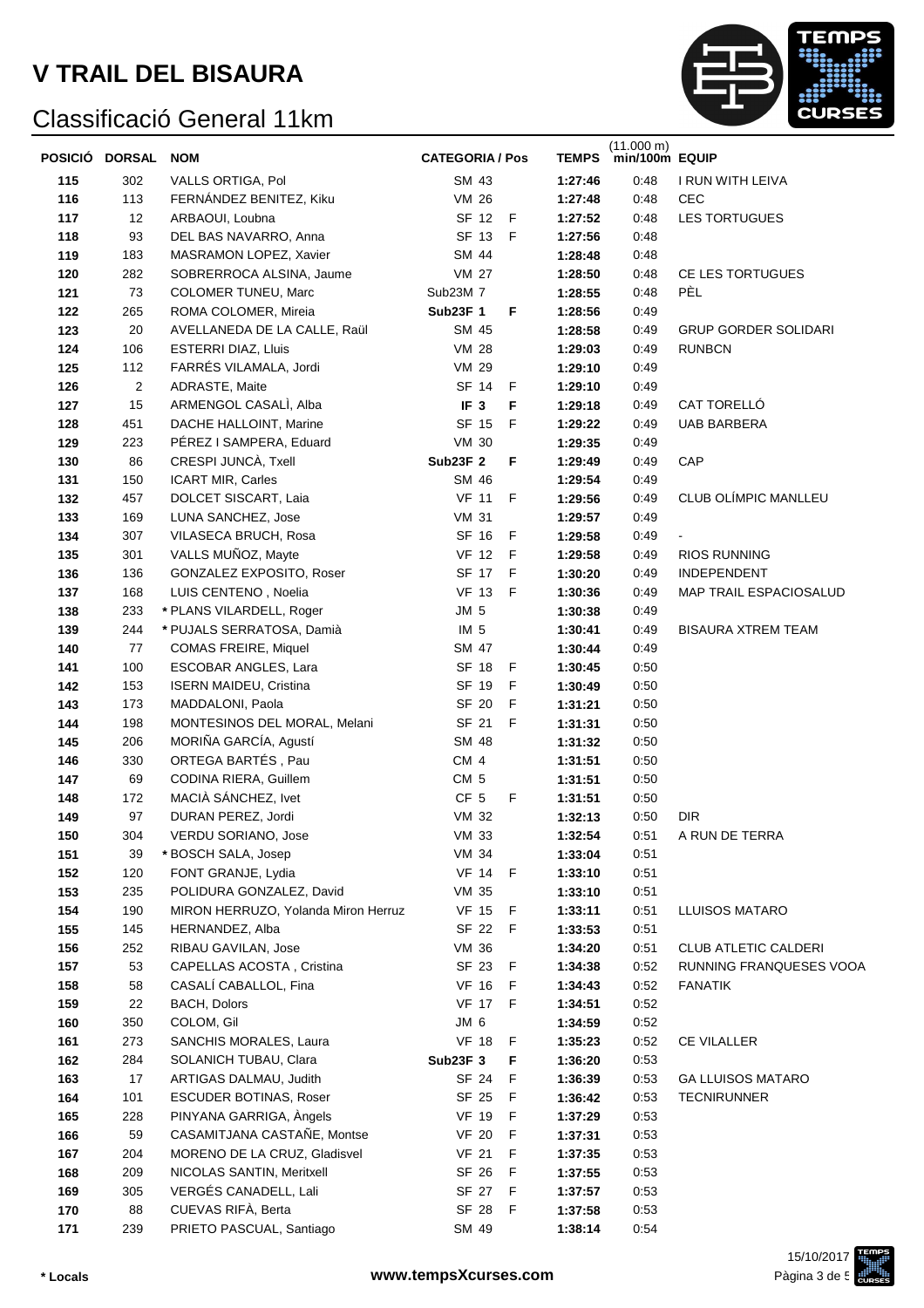

| POSICIÓ DORSAL |                | <b>NOM</b>                                    | <b>CATEGORIA / Pos</b> |             | <b>TEMPS</b>       | $(11.000 \text{ m})$<br>min/100m EQUIP |                           |
|----------------|----------------|-----------------------------------------------|------------------------|-------------|--------------------|----------------------------------------|---------------------------|
| 172            | 166            | LÓPEZ MARTÍN, Raúl                            | SM 50                  |             | 1:38:14            | 0:54                                   |                           |
| 173            | 67             | NIUBO GALO, Leonor                            | <b>VF 22</b>           | F           | 1:38:57            | 0:54                                   | C.A. LES TORTUGUES        |
| 174            | $\overline{7}$ | ALVAREZ PIÑOL, Gemma                          | SF 29                  | $\mathsf F$ | 1:38:58            | 0:54                                   | CA LES TORTUGUES          |
| 175            | 290            | TEMPRANO ANGRILL, Blanca                      | <b>VF 23</b>           | $\mathsf F$ | 1:39:11            | 0:54                                   |                           |
| 176            | 149            | * HERREROS PUIG, Raquel                       | SF 30                  | F           | 1:39:25            | 0:54                                   |                           |
| 177            | 247            | RANEA VILA, Roger                             | IM <sub>6</sub>        |             | 1:39:25            | 0:54                                   | TRAIL BISAURA XTREM       |
| 178            | 205            | MORENO PANIAGUA, Victoria                     | <b>VF 24</b>           | F           | 1:39:37            | 0:54                                   | CA LES TORTUGUES          |
| 179            | 212            | NOGUÉS RUBIO, Glòria                          | <b>VF 25</b>           | F           | 1:39:44            | 0:54                                   | RUNNING LES FRANQUESES    |
| 180            | 49             | CANDÁS ESTÉBANEZ, Beatriz                     | SF 31                  | F           | 1:40:27            | 0:55                                   |                           |
| 181            | 14             | ARDEVOL VILA, Ariadna                         | SF 32                  | F           | 1:40:27            | 0:55                                   | <b>GIN TONIC</b>          |
| 182            | 154            | JANEIRO GALINDO, Eric                         | SM 51                  |             | 1:40:28            | 0:55                                   | <b>GIN TONIC TEAM</b>     |
| 183            | 278            | SERRANO VICENTE, Senti                        | <b>VF 26</b>           | F           | 1:40:28            | 0:55                                   | <b>BORN2RUN FORNELLS</b>  |
| 184            | 111            | FARRÉS CABANAS, Aina                          | Sub23F 4               | F           | 1:41:41            | 0:55                                   |                           |
| 185            | 298            | UNZUETA. PÉREZ, Raquel                        | <b>VF 27</b>           | F           | 1:42:47            | 0:56                                   | A RUN DE TERRA            |
| 186            | 4              | ALFONSO LOPEZ, Sonia                          | SF 33                  | F           | 1:42:48            | 0:56                                   |                           |
| 187            | 257            | RODRÍGUEZ LLADÓ, Cristina                     | <b>VF 28</b>           | F           | 1:43:28            | 0:56                                   | C. E. VALL DEL TERRI      |
| 188            | 232            | * PLANS PARCERISAS, Jordi                     | <b>VM 37</b>           |             | 1:43:45            | 0:57                                   |                           |
| 189            | 135            | GÓMEZ GONZÁLEZ, José Luis                     | <b>VM 38</b>           |             | 1:43:50            | 0:57                                   | 9BR                       |
| 190            | 147            | HERRERO SÁNCHEZ, Belén                        | SF 34                  | F           | 1:43:57            | 0:57                                   |                           |
| 191            | 270            | RUIZ URREA, Maika                             | SF 35                  | F           | 1:44:08            | 0:57                                   |                           |
| 192            | 75             | COMA VILARRASA, Judit                         | SF 36                  | F           | 1:45:07            | 0:57                                   |                           |
| 193            | 296            | <b>TORRES RUZ, Josep Antoni</b>               | SM 52                  |             | 1:46:02            | 0:58                                   | <b>PIRI</b>               |
| 194            | 104            | ESPINOSA ESPINAR, Concepcion                  | <b>VF 29</b>           | F           | 1:46:05            | 0:58                                   |                           |
| 195            | 231            | PLANS GIL, Andreu                             | <b>VM 39</b>           |             | 1:46:10            | 0:58                                   | CAP                       |
| 196            | 158            | LEIVA LLUIS, Anna                             | <b>VF 30</b>           | F           | 1:46:11            | 0:58                                   | CAP                       |
| 197            | 246            | RANEA ARROYO, Miquel                          | VM 40                  |             | 1:46:22            | 0:58                                   | CE SEVA                   |
| 198            | 177            | MARTINEZ CAMPO, Yolanda                       | <b>VF 31</b>           | F           | 1:46:22            | 0:58                                   | TRAIL MONTPEDRÓS          |
| 199            | 175            | MARCOS GARCIA, Mluz                           | <b>VF 32</b>           | F           | 1:47:09            | 0:58                                   | <b>RUNBCN</b>             |
| 200            | 310            | VILLEN ROSELL, Albert                         | SM 53                  |             | 1:47:29            | 0:59                                   | ESPORTIU TORELLÓ          |
| 201            | 109            | FAJA VILASECA, Cristina                       | SF 37                  | F           | 1:47:29            | 0:59                                   | ESPORTIU TORELLÓ          |
| 202            | 74             | COMA COMA, Cristina<br>* MORA PIDEMUNT, Laura | SF 38<br><b>VF 33</b>  | F<br>F      | 1:47:41            | 0:59                                   |                           |
| 203            | 200<br>139     | * GOTARRA PARÉS, Anna                         | <b>VF 34</b>           | F           | 1:47:42            | 0:59<br>0:59                           |                           |
| 204<br>205     | 220            | PDROL PUIG, Laura                             | SF 39                  | F           | 1:47:42<br>1:47:47 | 0:59                                   | De cap a peus             |
| 206            | 300            | VALLEJO ROVIRA, Carme                         | <b>VF 35</b>           | $\mathsf F$ | 1:47:47            | 0:59                                   | <b>CET Torelló</b>        |
| 207            | 108            | FAJA CHICA, Anna                              | <b>VF 36</b>           | F           | 1:47:48            | 0:59                                   | UE Vic                    |
| 208            | 5              | ALSINA PÉREZ, Cristina                        | SF 40                  | F           | 1:47:48            | 0:59                                   | DE CAP A PEUS             |
| 209            | 199            | MORA MATEO, Nuria                             | <b>VF 37</b>           | F           | 1:47:54            | 0:59                                   | <b>TRAIL MONTPEDROS</b>   |
| 210            | 114            | FERNANDEZ MORAGUEZ, Inma                      | <b>VF 38</b>           | F           | 1:47:54            | 0:59                                   | TRAIL MONTPEDRÓS          |
| 211            | 315            | RIOS CABALLERO, Miguel Angel                  | <b>VM 41</b>           |             | 1:48:25            | 0:59                                   |                           |
| 212            | 262            | RODRÍGUEZ PÉREZ, Rubén                        | VM 42                  |             | 1:48:29            | 0:59                                   | <b>TRAIL MONTPEDROS</b>   |
| 213            | 138            | * GONZALEZ TORRES, Iker                       | IM <sub>7</sub>        |             | 1:50:09            | 1:00                                   | <b>BISAURA XTREM TEAM</b> |
| 214            | 237            | PRAT PADRÓS, Cristina                         | SF 41                  | F           | 1:51:47            | 1:01                                   |                           |
| 215            | 85             | COSTA TARRÉS, Maria                           | SF 42                  | F           | 1:51:47            | 1:01                                   |                           |
| 216            | 33             | <b>BERGEL CRUZ, Montse</b>                    | SF 43                  | F           | 1:51:51            | 1:01                                   |                           |
| 217            | 107            | ESTRAGUÉS ESPELT, Cristina                    | SF 44                  | F           | 1:52:10            | 1:01                                   |                           |
| 218            | 11             | APARICIO ESQUINAS, Cristina                   | SF 45                  | F           | 1:52:25            | 1:01                                   | DE CAP A PEUS             |
| 219            | 281            | SIMON ARES, Laura                             | SF 46                  | F           | 1:52:27            | 1:01                                   | DE CAP A PEUS             |
| 220            | 288            | * TECLES RUIZ, Carla                          | IF 4                   | F           | 1:53:13            | 1:02                                   |                           |
| 221            | 289            | * TECLES SADURNI, Jordi                       | VM 43                  |             | 1:53:17            | 1:02                                   |                           |
| 222            | 243            | * PUJALS MONTFERRER, Joan                     | VM 44                  |             | 1:53:18            | 1:02                                   | <b>BISAURA XTREM TEAM</b> |
| 223            | 222            | PEÑARROYA BAULIES, Alba                       | SF 47 F                |             | 1:54:19            | 1:02                                   |                           |
| 224            | 179            | MARTÍNEZ PUGA, Vanesa                         | SF 48                  | F           | 1:54:51            | 1:03                                   | DALTONS TEAM              |
| 225            | 31             | BARTRINA PORTELL, David                       | VM 45                  |             | 1:55:10            | 1:03                                   |                           |
| 226            | 16             | ARQUES CARBONELL, Jaume                       | VM 46                  |             | 1:55:10            | 1:03                                   |                           |
| 227            | 269            | * ROVIRA PLANS, Laura                         | SF 49                  | F           | 1:55:13            | 1:03                                   |                           |
| 228            | 219            | * PACHECO CARBONELL, Raquel                   | SF 50 F                |             | 1:55:29            | 1:03                                   |                           |